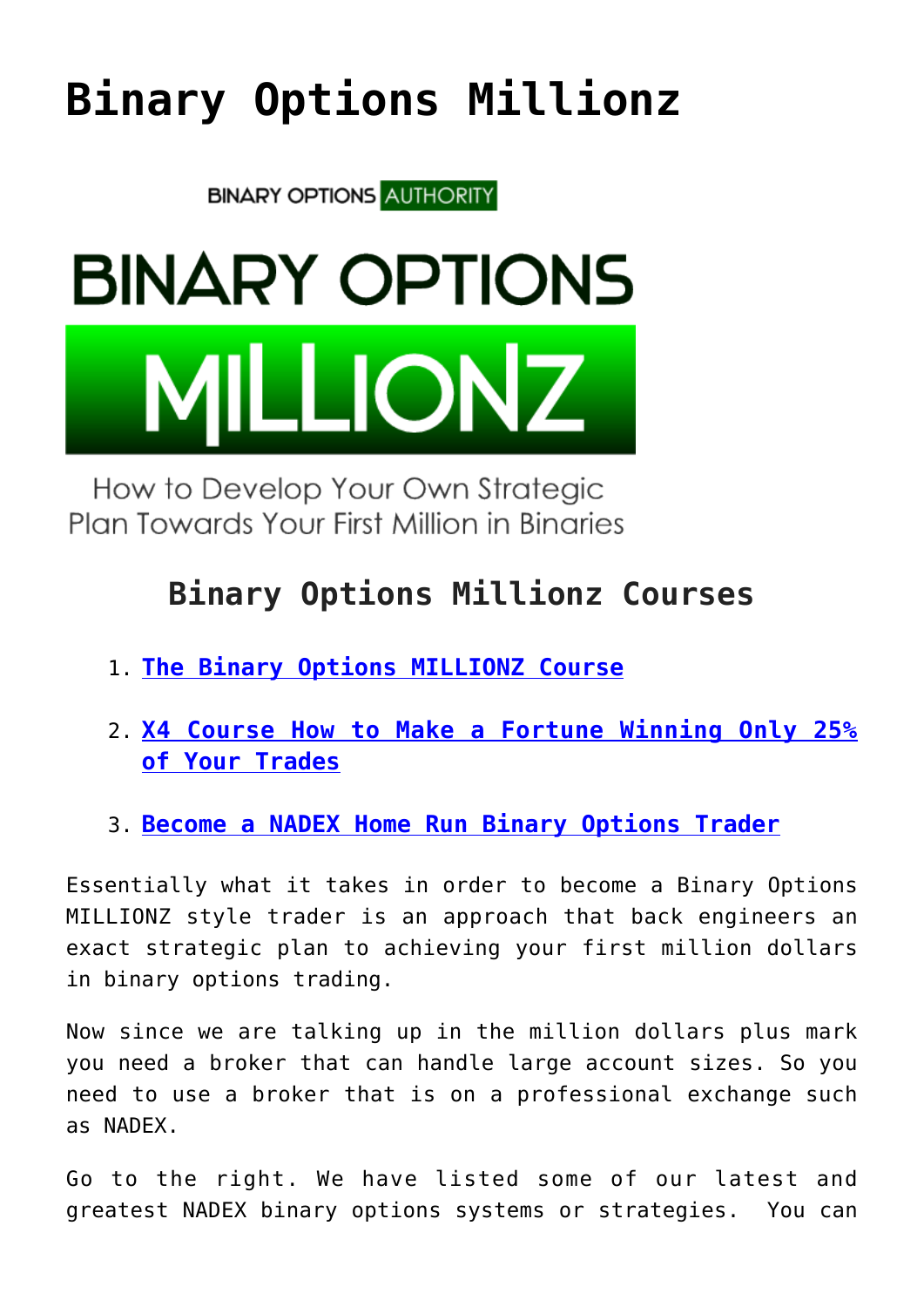use these strategies to help you save years if not decade of trying to figure out systems or strategy development on your own.

In order to make your first million, two of the most efficient paths are the [Systems Trader](https://binaryoptionsauthority.com/nadex-x4-make-fortune-winning-25-time/) path or the [Super Strategy Trader](https://binaryoptionsauthority.com/binary-options-super-strategy-trader/) path. And when one back Engineers the position sizing, money management math then they put themselves be in position to methodically compound themselves more rapidly than one would think to their first million dollars even starting from a small amount.

So do understand that you do not need to start with a large amount of money! Please do not! Please prove yourself excellent with a small amount of money and grow that. You will do much better and you will learn to trade much better if you start small. You will then be able to make it habit of trading correctly so you can compound in a very calm and cerebral way.

#### **Binary Options MILLIONZ Strategies**

These are binary options trading strategies that can fit into the logic of the Binary Options MILLIONZ philosophy.

- [GSCALPER NADEX 20 Minute Binary Option Scalping Strategy](https://binaryoptionsauthority.com/gscalper-nadex-20-minute-binary-option-scalping-strategy/)
- [KEENWA3 NADEX Binary Options Strategy for Precision 2](https://binaryoptionsauthority.com/keenwa3-nadex-binary-options-strategy-precision-2-hour-binary-trading/) [Hour Binary Trading](https://binaryoptionsauthority.com/keenwa3-nadex-binary-options-strategy-precision-2-hour-binary-trading/)
- [FOR1 NADEX Binary Options Strategy for Weekly Binary](https://binaryoptionsauthority.com/for1-nadex-binary-options-strategy-weekly-binary-options/) **[Options](https://binaryoptionsauthority.com/for1-nadex-binary-options-strategy-weekly-binary-options/)**
- [FOR2 NADEX Daily Binary Options Strategy](https://binaryoptionsauthority.com/for2-nadex-daily-binary-options-strategy/)
- [FOR3 NADEX Binary Options Strategy NADEX 2 Hour](https://binaryoptionsauthority.com/for3-nadex-binary-options-strategy-nadex-2-hour-expirations/) [Expirations](https://binaryoptionsauthority.com/for3-nadex-binary-options-strategy-nadex-2-hour-expirations/)
- [FOR4 NADEX 5 Minute Binary Options Strategy](https://binaryoptionsauthority.com/for4-nadex-5-minute-binary-options-strategy/)
- [SLASH3 NADEX 5 Minute Binary Options Expiration Strategy](https://binaryoptionsauthority.com/slash3-nadex-5-minute-binary-options-expiration-strategy/)
- [STAR4 NADEX 5 Minute Binary Options Strategy](https://binaryoptionsauthority.com/star4-nadex-5-minute-binary-options-strategy/)
- [WHIRL6 NADEX 5 Minute Binary Options Strategy](https://binaryoptionsauthority.com/whilr6-nadex-5-minute-binary-options-strategy/)